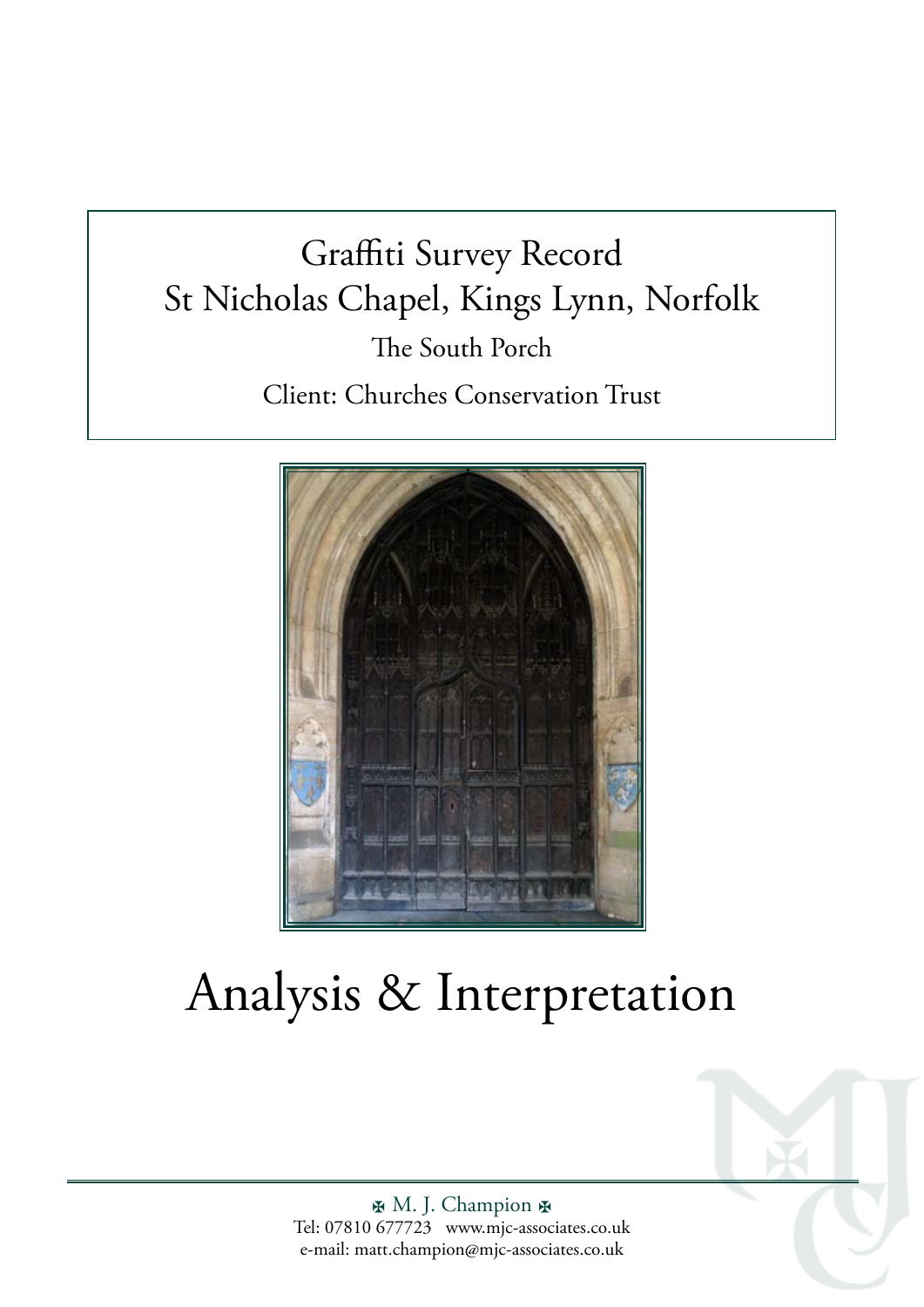

### **South Porch, St Nicholas Chapel, Kings Lynn**

#### **Project Summary**

The results of a raking light scaled photographic graffiti survey of the interior of the South Porch, St Nicholas Chapel, Kings Lynn, on behalf of the Churches Conservation Trust.

#### **Location:**

St Ann's Street, Kings Lynn, Norfolk, PE30 1NH

#### **OS Grid Ref:**

TF 61845 20467

#### **Designation Status:**

St Nicholas Chapel Grade 1 listed building (National Heritage List 384263),

Date first listed: 1st December 1951.

#### **Background:**

Although constructed on a monumental scale St Nicholas' is technically only a Chapel of Ease for St Margaret's church; albeit the largest Chapel of Ease in England. The chapel weas founded in 1146 by Bishop Turbus to serve the growing commercial port of Lynn. The site was substantially reconstruted in the early thirteenth century, with a further major reconstruction taking place between 1371-1419 - replacing all of the earlier structure with the exception of the south-west tower. The landmark steeple was originally constructed in the late fifteenth/early sixteenth century. However, this structure collapsed in 1741, not being rebuilt until 1861 under the direction of Gilbert Scott. The chapel interior is considered to be one of the finest examples of the perpendicular style in England.

#### **The Site:**

The South Porch appears part of the late fourteenth/early fifteenth century building phase that saw the reconstruction of the majority of the chapel, and was largely constructed of high quality Barnack limestone. It is of fairly typical East Anglian style for the period, being of two storeys, and a highly decorated south front. The southern elevation contains two tiers of image niches, with three principal image niches set above a second tier of ten niches, which are in turn flanked by two further image niches set at a slightly lower level in each of the southern buttresses. Each of these niches would once have contained an elaborately carved and painted statue, all of which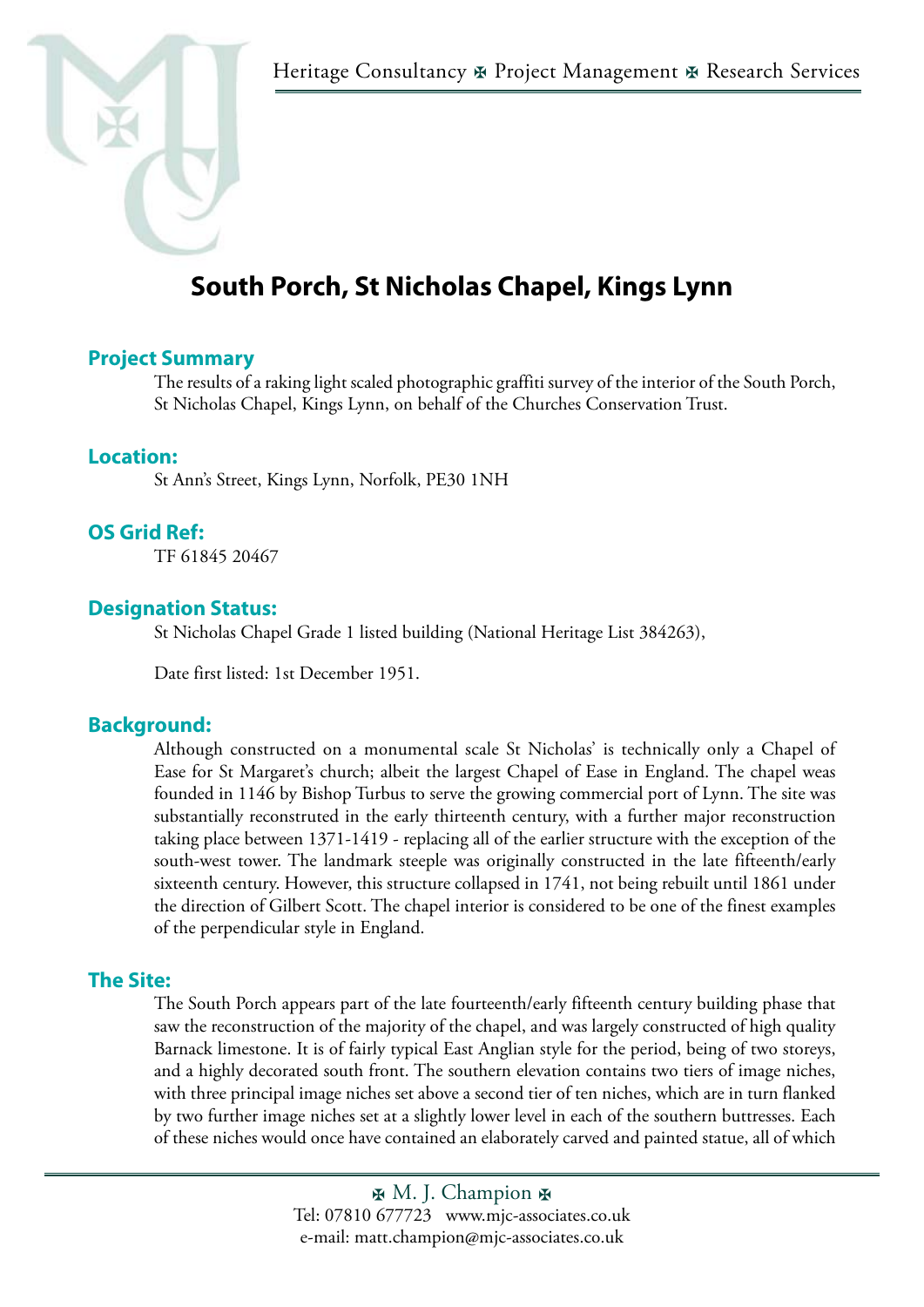are now lost, and no cleas as to their identity remain on the structure. The tree upper tiers are, in turn, supported by carved grotesques with each nicvh being seperated by elaborate panels of ornate blind tracery decoration. The spandrels to the main outer doorway each contain a shield bearing, respectively from east to west, the instruments of the Passion and the Trinity. The most striking feature of the South Porch is the heavily restored Lierne vaulting, which shows God at the centre of the vault, wearing a Papal tiara and surrounded by angels and grotesques. The main doors from the porch to the chapel are of elaborate carved timber in immitation of an eight lioght tracery window design, containing numerous small carvings of human figures in attitudes of prayer.





Left: the south elevation of the South Porch at St Nicholas' Chapel showing the high quality stone decoration.

Above: Detail of the carved decoration from the south door, circa 1410.

#### **Project Brief:**

To undertake a variety of non-invasive photographic and measured raking light surveys of the South Porch of St Nicholas' Chapel. The purpose of the present survey was to record the location and details of the graffiti, and to assess their origin and the information presented by these inscriptions. The resulting report provides a photographic survey of the graffiti, linked to a plan of their location with a focus on interpretation, presentation and understanding. This will inform the nature of any repairs and includes recommendations for future conservation measures that might be needed to safeguard the graffiti.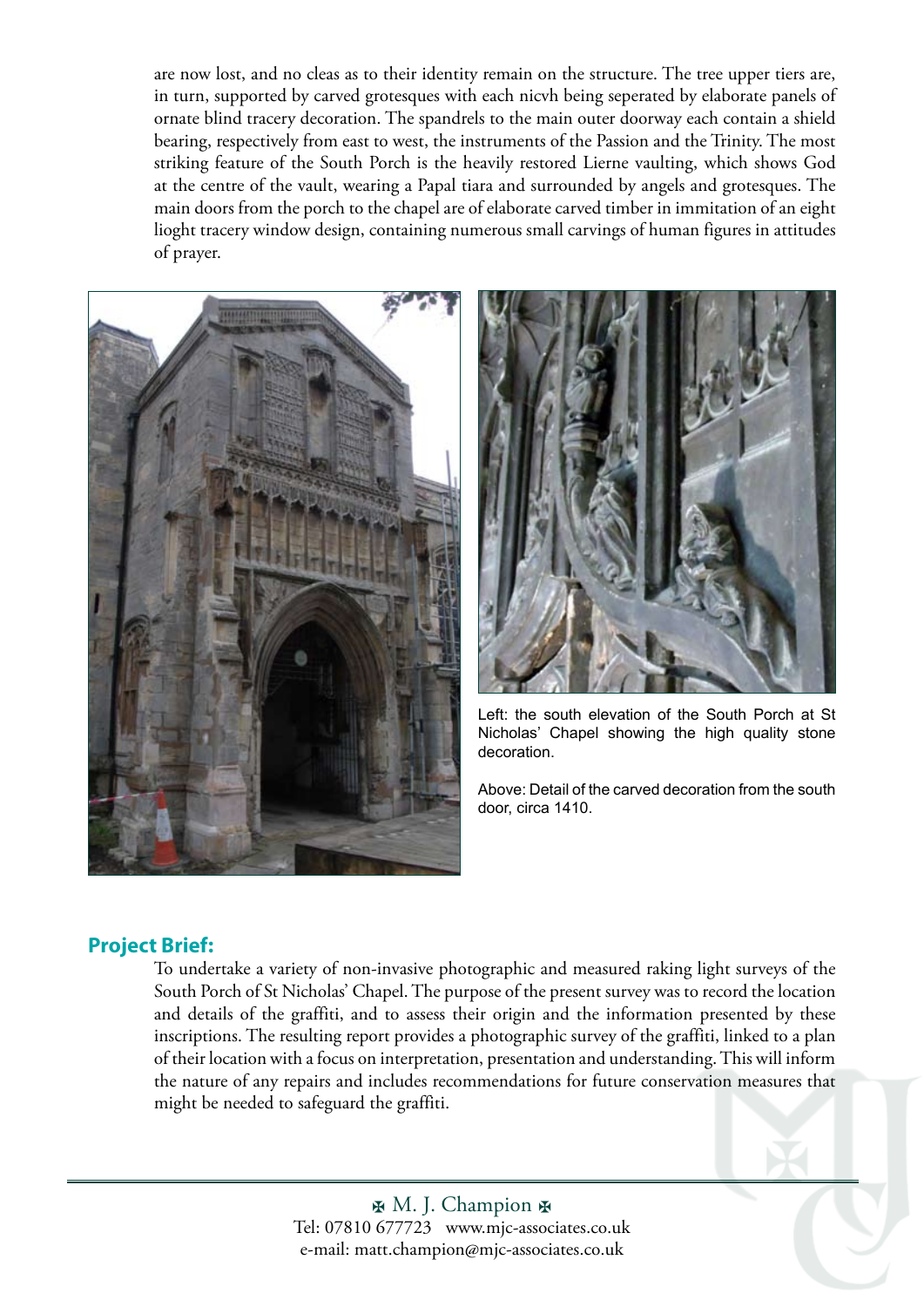#### **Equipment:**

A variety of light sources to include 250w halogen floodlights, LED floodlights, and UV hand-held spotlights. Photography: a variety of digital format cameras with a minimum image resolution of 14 megapixels.

#### **Methodology**

All areas were initially examined using hand held LED light sources to determine areas of possible concentration of graffiti inscriptions. Once areas of inscriptions have been identified these areas were subject to a raking light photometric survey. All resulting image positions were recorded on a general plan of the survey areas. In areas where deemed necessary multiple raking light images were overlaid to create a complete map image and inscription lines were highlighted using a variety of corrective processes. Where images were difficult to decipher, or were in poor condition, interpretation images were created by altering the colour balance of the raw data to highlight any potential surviving inscriptions.

#### **The graffiti inscriptions**

The location of the graffiti inscriptions in the porch is fairly typical of the distribution patterns we see within English churches, and East Anglian churches in particular. Porches that have escaped severe restoration and renovation tend to show marked concentrations of graffiti, most particularly around the door surrounds, and St Nicholas' chapel demonstrates patterns that we have come to expect. In terms of quantity there are far fewer inscriptions than might be expected of a typical East Anglia church. However, it has previously been noted that churches located within an urban setting are far less likely to still contain the quantity of inscriptions found in more rural churches. In some part this may be explained by the fact that urban churches are most usually far better cared for than their rural counterparts, having far more money lavished upon them on a regular basis, and are more likely to have undergone more numerous restorations than their poorer rural neighbours - with the resultant destruction and obliteration of any graffiti inscriptions that might be present. However, whilst the quantity of graffiti inscriptions at St Nicholas' chapel may be limited, the quality of the inscriptions that are present is generally high. Although abrasion of the stone surfaces has led to obvious losses and general wear it is clear that the remaining graffiti was neatly executed in a very deliberate manner.

#### **Discussion**

#### The role of the porch

The graffiti located in the south porch appears to be far more than random doodling of bored members of the medieval congregation. Analysis of other medieval porches has shown that there are certain types of early graffiti inscriptions that appear likely to be recorded in porches rather than any other parts of the church. This suggests that those inscriptions may well have been related to activities specifically taking place in the church porch. The findings from St Nicholas' chapel would appear to support this assertion, and the graffiti inscriptions located in the south porch not only follow already established patterns of distribution but include several examples of graffiti types noted in porches elsewhere. Why this should be so is perhaps worthy of further explanation.

Today the role of a church porch is largely that of an entrance vestibule designed to shield the principle doorway from the weather, and afford some brief protection from the elements for people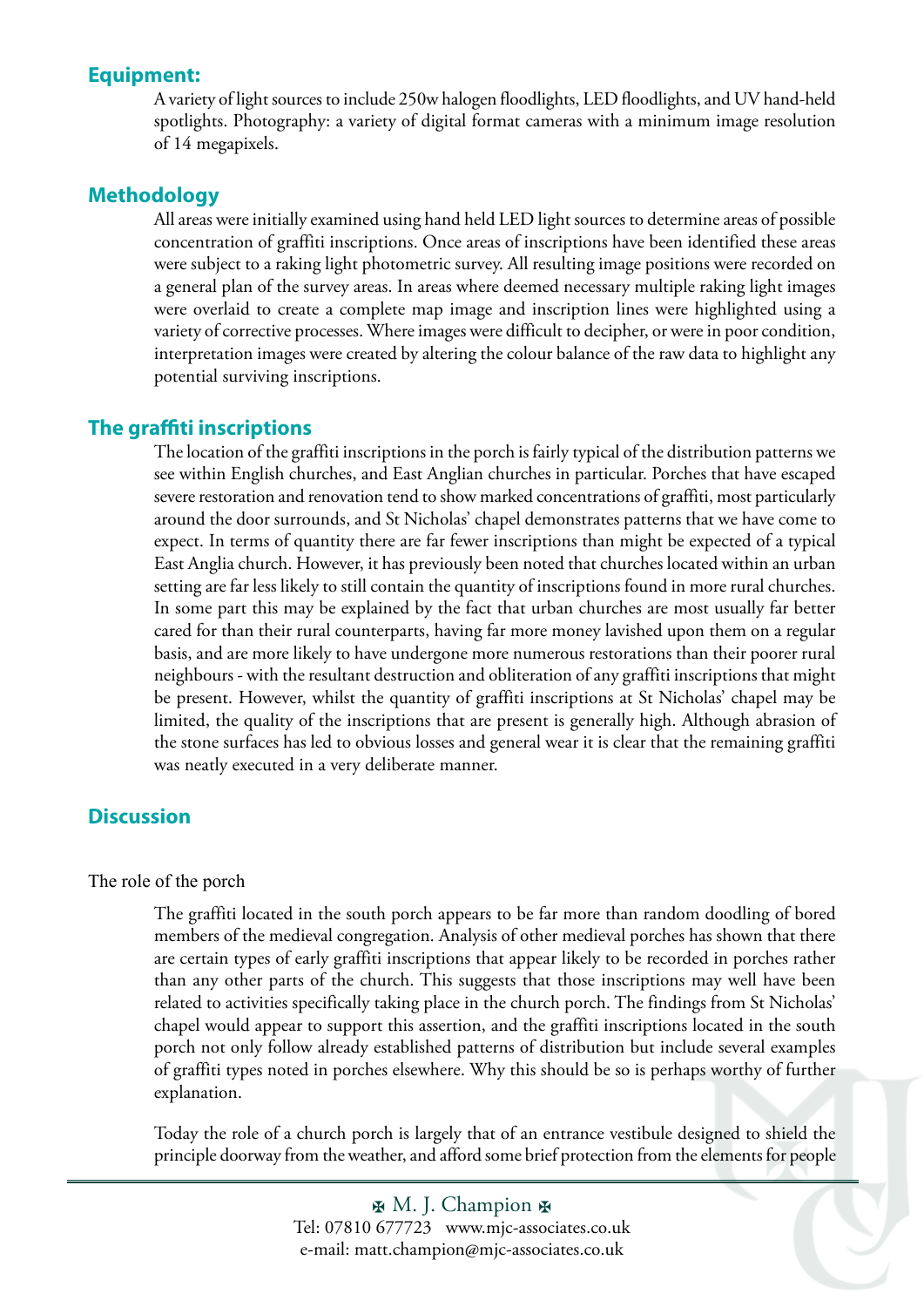entering and leaving the church. However, in the Middle Ages its function was far more diverse and significant. Many of the most important ceremonies on the medieval church - marriage, burial and the churching of women - either began or took place in the church porch. The porch was considered spiritually significant, and was a sought after place of burial for the parish elite. However, the porch was also significant in the civil administration of the medieval parish. It was here that people came to sign agreements, witness affidavits and make verbal agreements. The porch acted as a de facto parish office and, in cases of two storey porches, the upper storey often acted as parish muniments room, armoury and vestry rolled in to one.

#### Merchant's Marks and crosses

The traditional interpretation of Merchant's Marks is that they were unique identifiable symbols adopted by individual merchants to mark their goods, sign documents and decorate their business premises. The concept is a simple one; to have a mark that was obviously associated with one particular merchant that would be recognisable to both the literate and illiterate alike. In this respect they can be considered akin to the modern business logo. However, in real terms the use of a merchant's mark went far beyond the everyday uses of business and administration. To many successful merchants the mark appears to have acted very much as a substitute for the heraldic devices of the noble classes, to which only the most prosperous and successful merchants ever had a chance of aspiring to. The marks are found appearing upon memorial brasses, ornate fire surrounds and decorating the merchant's own houses and warehouses, in much the same way that armorial bearings would be used by members of the nobility.



Above: a small selection of early Merchant's Marks recorded by Girling in Suffolk churches.

Right: early Merchant's mark recorded a few miles around the coast from Kings Lynn at Blakeney.



These markings can also be demonstrated as being, upon occasion, territorial in nature. At sites such as Wiveton in North Norfolk the same merchant's mark appears on all the piers of the north arcade. At Wiveton the congregation appear to have unusually favoured the north door, and each example is deeply and deliberately cut at about eye level, making it one of the most obvious things you would have seen as you entered the church. Whilst the whole church is covered in graffiti it is clear that these merchants marks were intended to stand out. The most obvious interpretation is that these markings are making it clear that the particular merchant to whom the mark belonged, and his identity has yet to be discovered, was most certainly associated with the north aisle. What this association was, whether he was a donor, patron or simply a territorial member of the congregation, is unclear.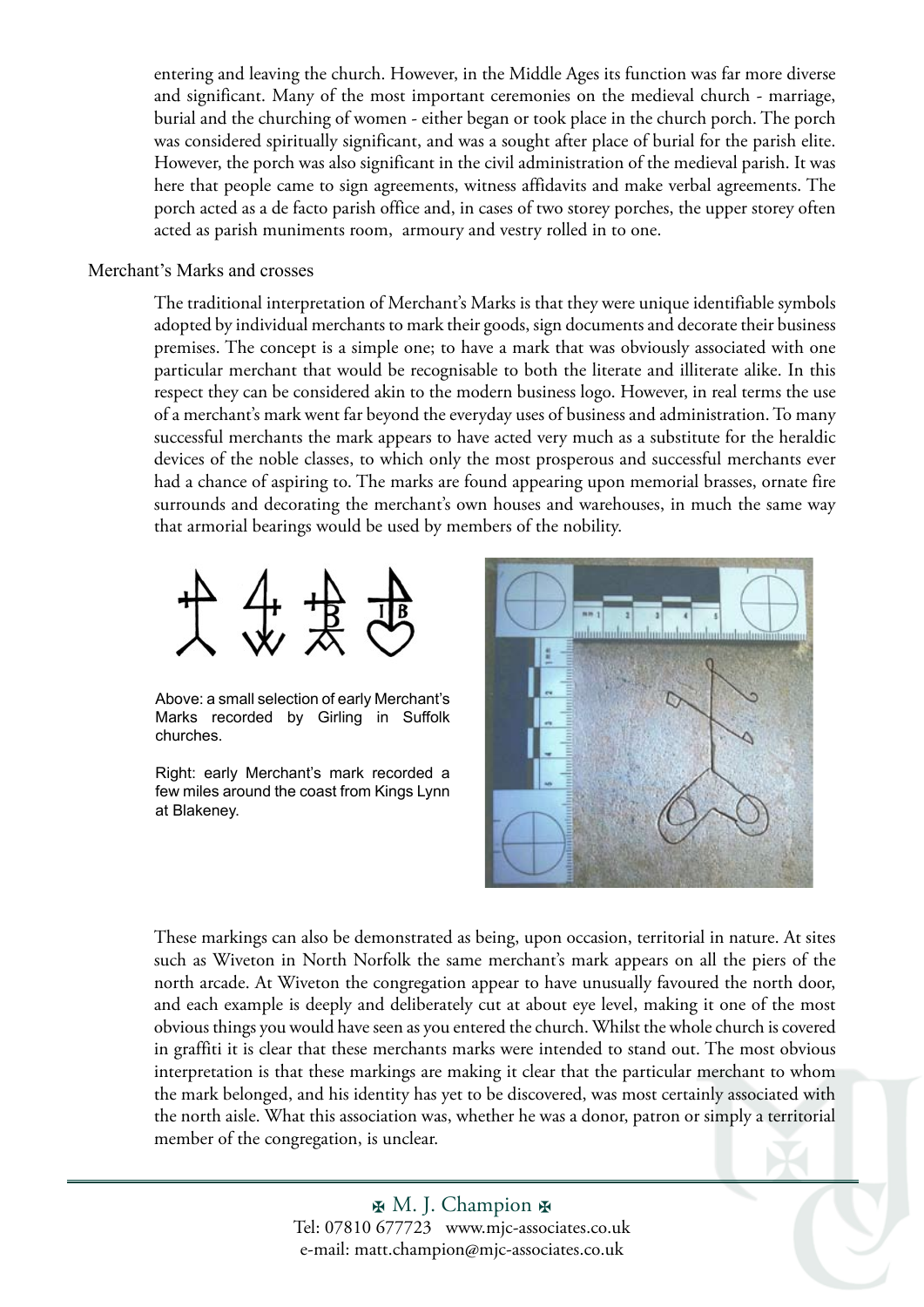Merchant's marks were also clearly intended to be deeply personal in nature, and can be considered as standing in for the individuals own name or signature. As such they were a quick and simple way of linking an individual merchant to an area, a belief or an idea. In Norwich cathedral concentrations of merchant's marks are to be found associated with parts of the building that also show clear concentrations of apotropaic symbols or ritual protection markings. This coincidence of concentrations appears to be far more than chance, suggesting that the merchant's marks may have been placed in these particular areas for the same reasons that the apotropaic symbols were; to associate themselves with areas of enhanced spiritual significance within the building. This wish to associate merchant's marks with areas of spiritual significance may explain the general phenomena of merchants marks being recorded etched in to the fabric of numerous parish churches, and may well explain the example recorded at St Nicholas' chapel.



Left: A small selection of the many thousands of crosses recorded in the porches of medieval parish churches.

However, the fact that the symbol was recorded in the porch may well indicate that the mark was placed there because it was directly related to an activity taking place in the porch. This may be in some way related to the porches role as the site of business agreements, where contracts were signed, or represent a merchant's involvement in a verbal agreement - for which the mark acted as the physical embodiment. It is also worth noting that the crosses recorded around the doorway have also been suggested as being related to the drawing up of just such agreements. With crosses actually being relatively rare discoveries within the main body of the majority of surveyed churches, but most usually being located in the porch or around the doorway, this symbol too has come to be seen as relating to activities taking places in the porch. With crosses often found on documents recording written agreements, and punctuating written prayers, it is impossible to merely label such symbols as either spiritual or secular, and it is entirely possible that they had a dual function that involved elements of both. It may well be that the presence of the merchant's mark and crosses etched into the church fabric was in some manner asking for a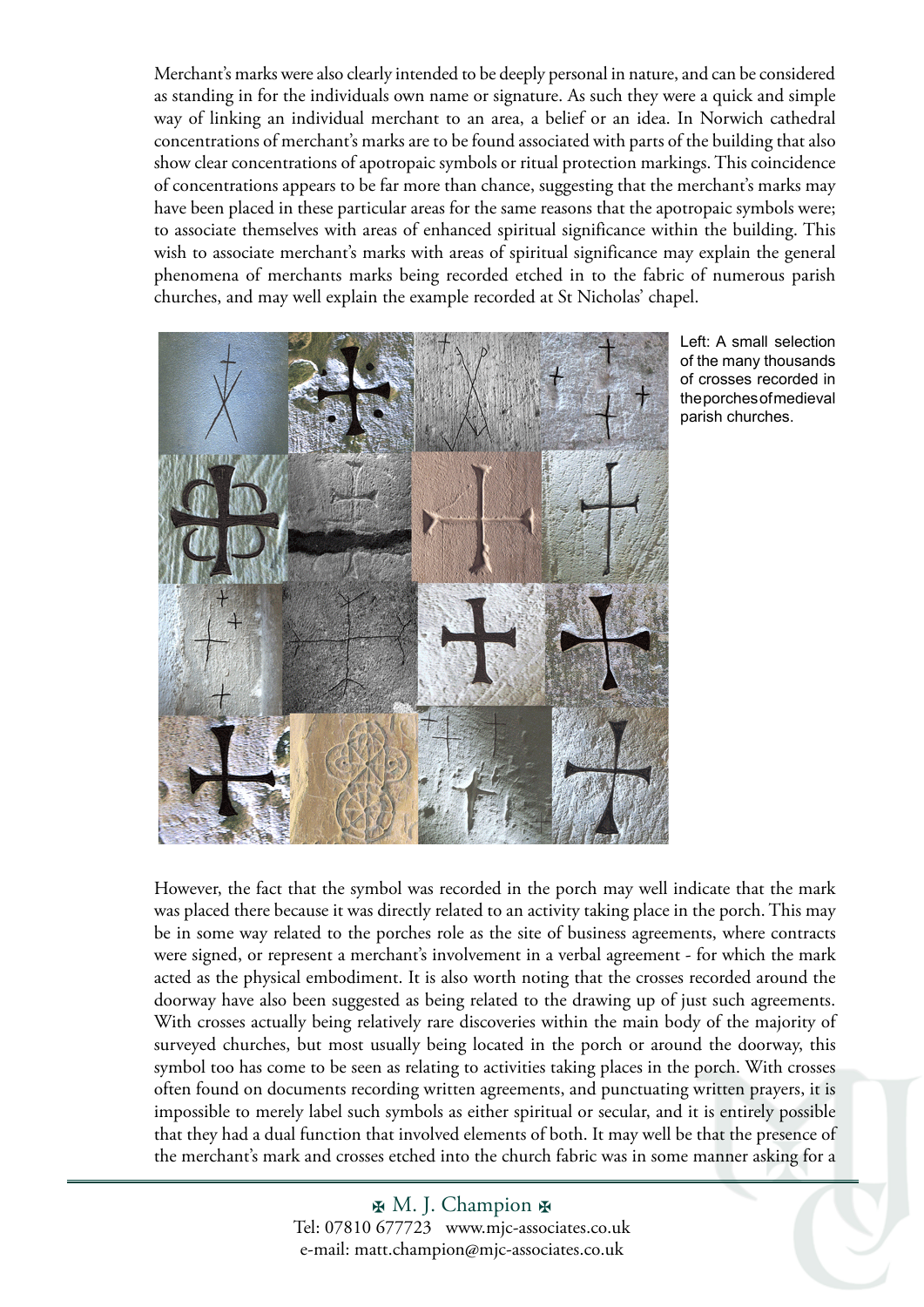spiritual blessing upon a verbal agreement undertaken in the porch, perhaps even acting as some form of legitimisation or formalisation, in the manner that a signature acted in such a way upon a written document. The associations between the chapel and the town's mercantile community are clear, and it appears that the bond between community and church went far beyond those of finance and patronage. The presence of the merchant's mark in the porch indicates that, no matter exactly why it was inscribed, it was an action that had significance for the person responsible for it; a significance that was, in their eyes, enhanced by its location.

Ship Graffiti: meaning and context

The most fundamental question concerning the phenomena of ship graffiti must be regarded as why it was actually created? What was its purpose and meaning? Did it indeed have meaning or does it simply represent the idle doodling of a largely maritime based society?

Early maritime communities were widely noted amongst their contemporaries for what, in the Protestant reformation, became known as 'superstitions'. In terms of surviving graffiti inscriptions it was not just maritime communities, but all those who had to undertake potentially hazardous sea voyages, who fell back upon quasi-religious acts of superstition. The catacombs beneath Rome, burial place of many early Christians, became an attraction to late medieval pilgrims travelling to Rome, or stopping there on their longer pilgrimages to the holy land. These pilgrims took the opportunity to inscribe the surfaces of the catacombs with their own graffiti. Often in the form of prayers, perhaps directed at a number of the saints and early church martyrs reputed to be buried within the catacombs, they show a marked anxiety associated with travel by sea. 'Holy souls, pray for a safe crossing for us', writes one, whilst another asks the saints to 'grant us a safe journey over the sea' (Sumption, 1975, p.218).

Whilst travellers by sea may have sought safety in graffiti prayers the mariners themselves appear, if anything, to have been even more superstitious, hardly surprising in an environment where lives, livelihoods and fortunes could be lost in a matter of minutes by an unforeseen storm. For medieval mariners the chapel of St Edmund at Wainfleet in Lincolnshire was a particular draw for local sailors. A crew from nearby Skegness, who had been saved from destruction at sea, visited the shrine there to present a large ship model made of wax and provided for a candle to burn each day at mass 'for a very long time' (Webb, 2000, p.81).

Even after the rejection of the catholic church in England the superstitious nature of mariners was still remarked upon. The 17th century notebooks of practising astrologer William Lilly give a vivid insight into the general belief in what the reformers of a century before would have described as superstition. Although Lilly's case notebooks are by no means complete they indicate that he was being consulted on a wide variety of matters, ranging from trivial losses of personal property to the fate of entire ships at sea. In the two year period of June 1654 to September 1656 he records being consulted on 4403 individual matters. Of the 683 cases in which he recorded the nature of the enquiry or the clients status about a sixth directly relate to matters involving maritime trade and sailors. Although Lilly practised in London, whose bustling port formed the core of the city's trade, the proportion of seafarers reverting to Lilly would still appear disproportionately high, suggesting a greater tendency amongst seafarers to seek out astrological guidance than would perhaps have been found in the wider population (Thomas, 1971).

Although all forms of pre-reformation graffiti inscriptions remain relatively unstudied the particular phenomena of ship graffiti has been widely recognised for some time. Many examples have been identified and recorded in the UK, Ireland and around the European North Sea basin. More recently multiple examples have been recorded along the Atlantic seaboard of the Iberian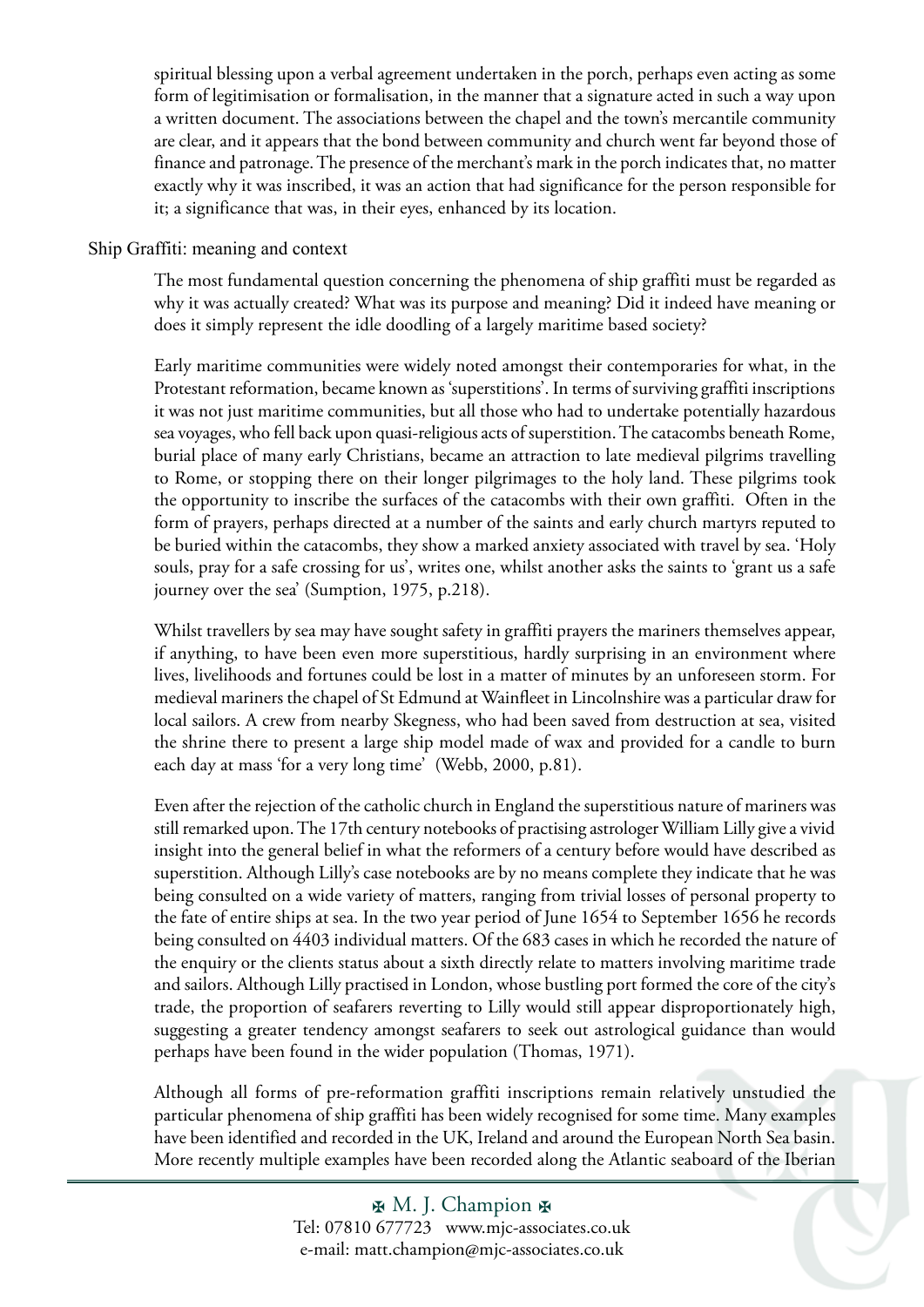Peninsula, the eastern Mediterranean and the West Indies and Americas. However, despite these many identified and recorded examples, the phenomena of ship graffiti remains highly enigmatic. The reasons for its creation, its intended purpose, and in many cases even the date of its creation, are still the subject of some debate and remain open to multiple interpretations.

In the UK examples of ship graffiti are most commonly discovered in ecclesiastical buildings located in coastal areas. The association of ship graffiti with shoreline locations would appear obvious. However, as awareness of ship graffiti has expanded many further examples have been identified at sites a great distance from the sea or any major inland waterway. Indeed, in recent years examples have been recorded in central Leicestershire, almost as far away from the coast as is possible in mainland England. Therefore, whilst it is the case that the largest concentrations of ship graffiti yet discovered, such as those of the Glaven ports or Southampton, are located upon the coast, the phenomena is not limited solely to coastal areas (Champion, forthcoming 2015).

From the examples of ship graffiti already recorded within the UK there is a very strong argument for the creation of these inscriptions as a ritual and symbolic act. This is perhaps most clearly demonstrated by the many dozens of examples of ship graffiti that have been recorded within the North Norfolk churches of Blakeney, Cley, Wiveton and Salthouse, only a few miles along the coast from Kings Lynn. These four churches form what is known collectively as the Glaven Port, a cluster of settlements around the mouth of the river Glaven that, during the middle ages, functioned together as a significant commercial shipping centre in East Anglia. The ship graffiti is found within all four churches, as well as elsewhere upon the coast, but that located in Blakeney church is perhaps the most significant in terms of demonstrating a possible 'meaning' for its creation.



The church of St Nicholas, Blakeney, contains in excess of forty clearly defined ship graffiti inscriptions. Intriguingly, although examples of pre-reformation inscriptions are to be found throughout the church, all the examples of ship graffiti so far recorded have been located upon the piers of the south arcade. Indeed, even within the south arcade a clear distribution pattern is evident. The arcade is formed of four large piers of high quality dressed stone. Upon the pier at the western end of the nave only three or four examples have been recorded. The next pier contains five or six examples. The third pier contains at least thirteen examples. The most easterly pier, which is located next to the side altar and opposite a now empty image niche, contains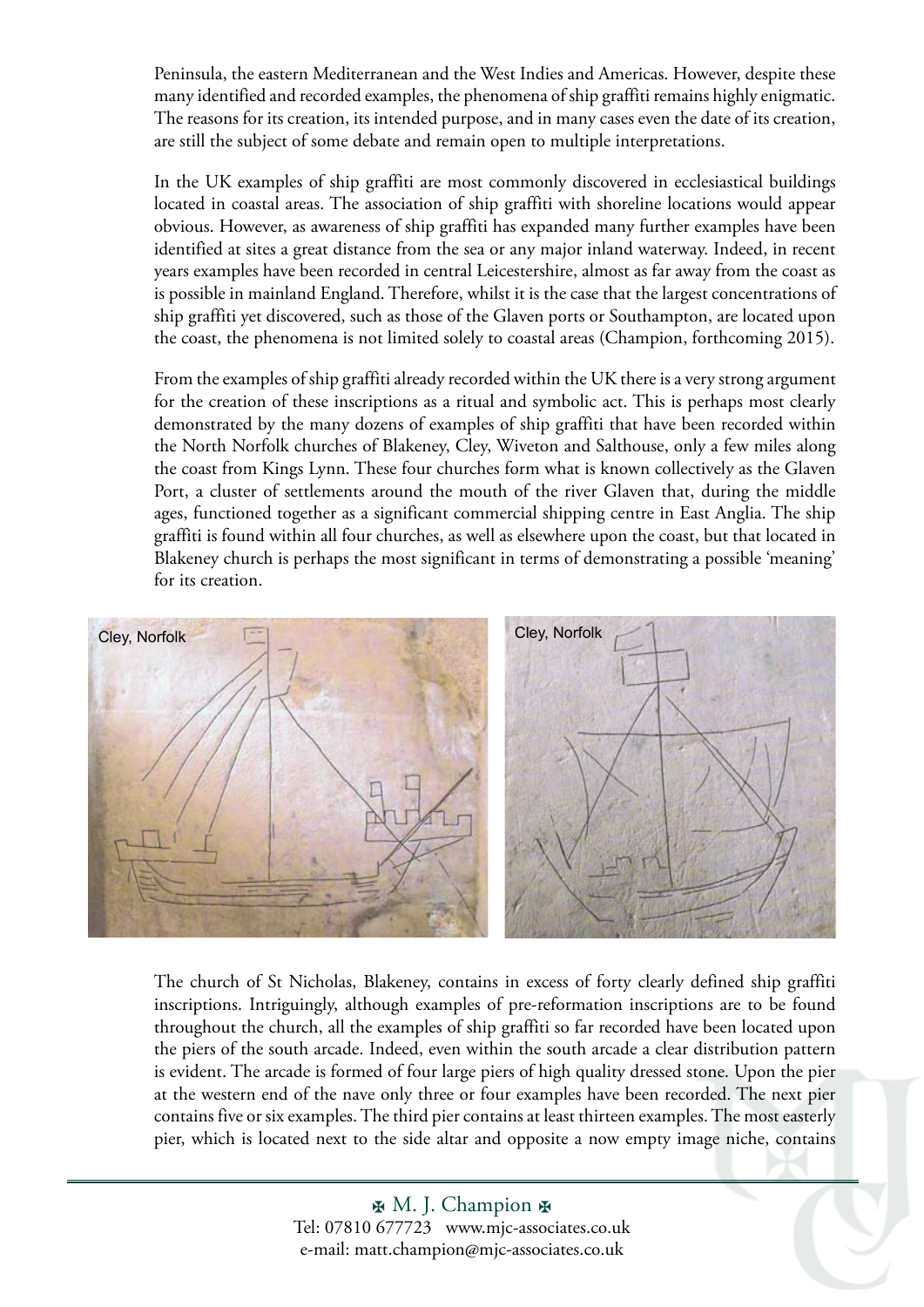over twenty-five examples of ship graffiti. Furthermore, all of these examples of ship graffiti are distinctly separate from each other, with each ship inscription respecting the space of those other inscriptions around it. Where little room is available between two larger inscriptions the space has been filled with a much smaller ship graffiti. This is even more remarkable when it is understood that these individual inscriptions were created over a period of at least two centuries (Peake, 2013).

Today the Blakeney ships, like most early graffiti inscriptions, are difficult to see with the naked eye. However, at the time of their creation they would have been one of the most obvious features in the south aisle, if not the church itself. Archaeological investigation has shown that, in common with the vast majority of medieval churches, Blakeney church interior was painted and decorated in a vivid array of pigments. The piers upon which the ship graffiti are located show evidence that they were painted in a deep red ochre and that the ship graffiti were scratched through this pigment to reveal the pale stone beneath. Therefore, the ship graffiti, far from being difficult to see and hidden away, would have been viewed as a large collection of small white ships upon a deep red background (Champion, 2011). In common with other early graffiti inscriptions the Blakeney ships also show no evidence of subsequent defacement or destruction. Each inscription both respected the position of the neighbouring inscriptions, and was respected by the wider visitors to the church.

 The Blakeney ship graffiti strongly suggests a ritual and symbolic element in the creation of ship graffiti. Its distinct concentration around the area of the aisle altar and the empty image niche would suggest that this location or proximity to areas deemed spiritually important within the church building was an important part of its creation. The fact that, despite being created over an extended period of time, each inscription respected previous inscriptions, and was in turn respected, would also suggest that this practise was both accepted and acceptable. This is further supported by the fact that none of the Blakeney inscriptions have suffered defacement, despite being very obvious to the casual observer, and church authorities, throughout the later middle ages and right up until the mid-sixteenth century when the church was lime-washed during the protestant reformation.

Whilst the Blakeney ship graffiti does very clearly indicate that this phenomena had both function and meaning it is still impossible to unequivocally explain exactly what that meaning or function was. It has been suggested that the empty image niche once contained a figure of St Nicholas the churches own dedicatory saint), who functioned as patron saint 'of those in peril upon the seas' throughout much of the latter middle ages, and that these ships were 'votive offerings' to his image. The concept of ship graffiti being associated with a St Nicholas cult is supported by findings at a number of other sites; the most notable of which in the context of the Kings Lynn findings are the graffiti inscriptions in the church of St Thomas, Winchelsea, East Sussex. St Thomas' church, like Blakeney, contains a large number of early graffiti inscriptions distributed fairly evenly across what remains of the church. However, the examples of ship graffiti are all to be found on the piers of the north arcade, with a particular concentration on the most easterly pier. This pier is located directly opposite the side aisle altar, which was partitioned as a separate chapel within the main body of the church, and records indicate that this chapel was specifically dedicated to St Nicholas (Champion, forthcoming 2015).

If it is the case that certain of the ship graffiti inscriptions were linked to a cult of St Nicholas then the exact nature or the votive offering remains unclear. Where they created as thanks for a voyage safely undertaken, as prayers for a safe passage for a voyage yet to come, or as offerings for ships long overdue? With an almost complete absence of written evidence associated with their creation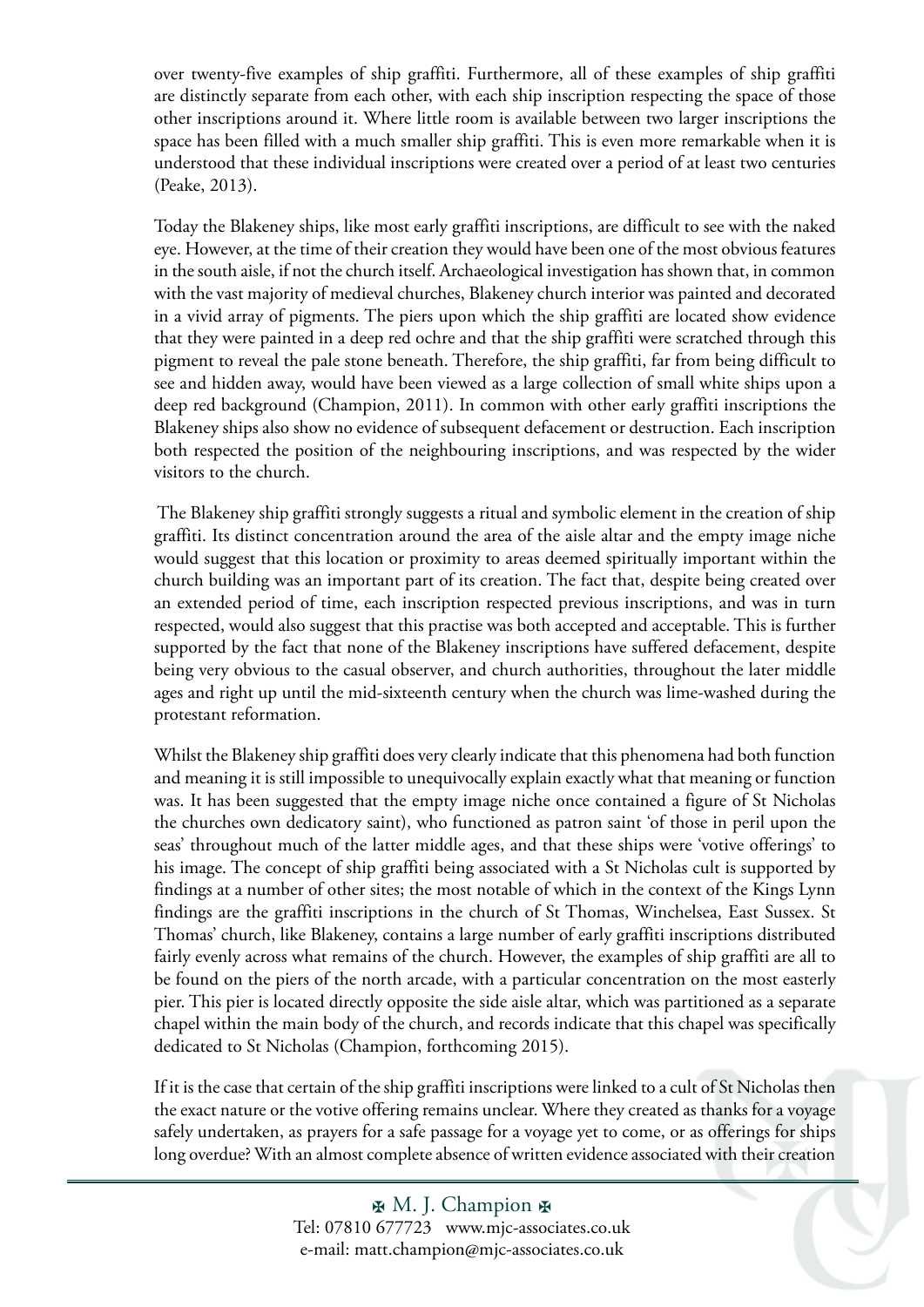any more specific interpretation must remain as mere speculation. Nevertheless, the Blakeney, Winchelsea and Kings Lynn ship graffiti do very clearly demonstrate that these inscriptions had, at the time of their creation, a widely recognised and powerful meaning and function. Although this direct and tangible link to St Nicholas would appear clear at both Blakeney and Winchelsea it can by no means account for all examples of ship graffiti recorded to date. There are simply too many examples present at sites which have no clear St Nicholas association, and it would appear likely that, as with most types of graffiti inscription, there may well be a number of possible meanings and intended functions.

#### Votive Ships

The concept of ship images acting as votive offerings has long been recognised throughout Europe. The most obvious manifestation of 'votive ships' can still be seen in over 900 examples of small model ships, of various antiquity, that can be seen today exhibited in the churches of Denmark. These, often beautifully built and detailed, models were sometimes presented to the church by ships captains upon retirement, or upon the decommissioning of a vessel or, in a few recorded cases, as thanksgivings for passing through a dangerous storm by a grateful crew. These 'church ships' are not confined to Denmark and, like the ship graffiti, they are to be found as far away as Spain and Portugal and the Americas. This practice was also recorded as taking place within the UK and a number of English churches, most notably at All Hallows by the Tower in London, still exhibit several examples (Harley, 1994).

However, the earliest surviving 'church ships' are believed to be several mid-sixteenth century examples now to be found in Portugal. No earlier examples survive from the UK. However, there are a number of earlier written references that suggest that the practise was carried out in medieval England, at least as far back as the thirteenth century. In 1227 Henry III instructed that a silver model of his 'great ship' be conveyed to the Norfolk abbey of Bromholm, site of the 'Rood of Bromholm', a miracle working cross that became the site of popular pilgrimage for several centuries (Webb, 2000, p.117). Similarly, in April 1451 Thomas Fen of Groton stipulated in his will that a 'silver ship' of the value of 26s 8d was to be presented to Groton church, with another of the same value to be presented to Boxford church. Despite the generous gift of these two silver ships the rest of Fen's will indicates no obvious connection with the sea or maritime trade (Northeast, 2001, p.199). The fact that both these earlier references to the presentation

Right: a surviving votive ship dating from the late 18th century. Kokar church, Aland, Finland.



图 M. J. Champion 图 Tel: 07810 677723 www.mjc-associates.co.uk e-mail: matt.champion@mjc-associates.co.uk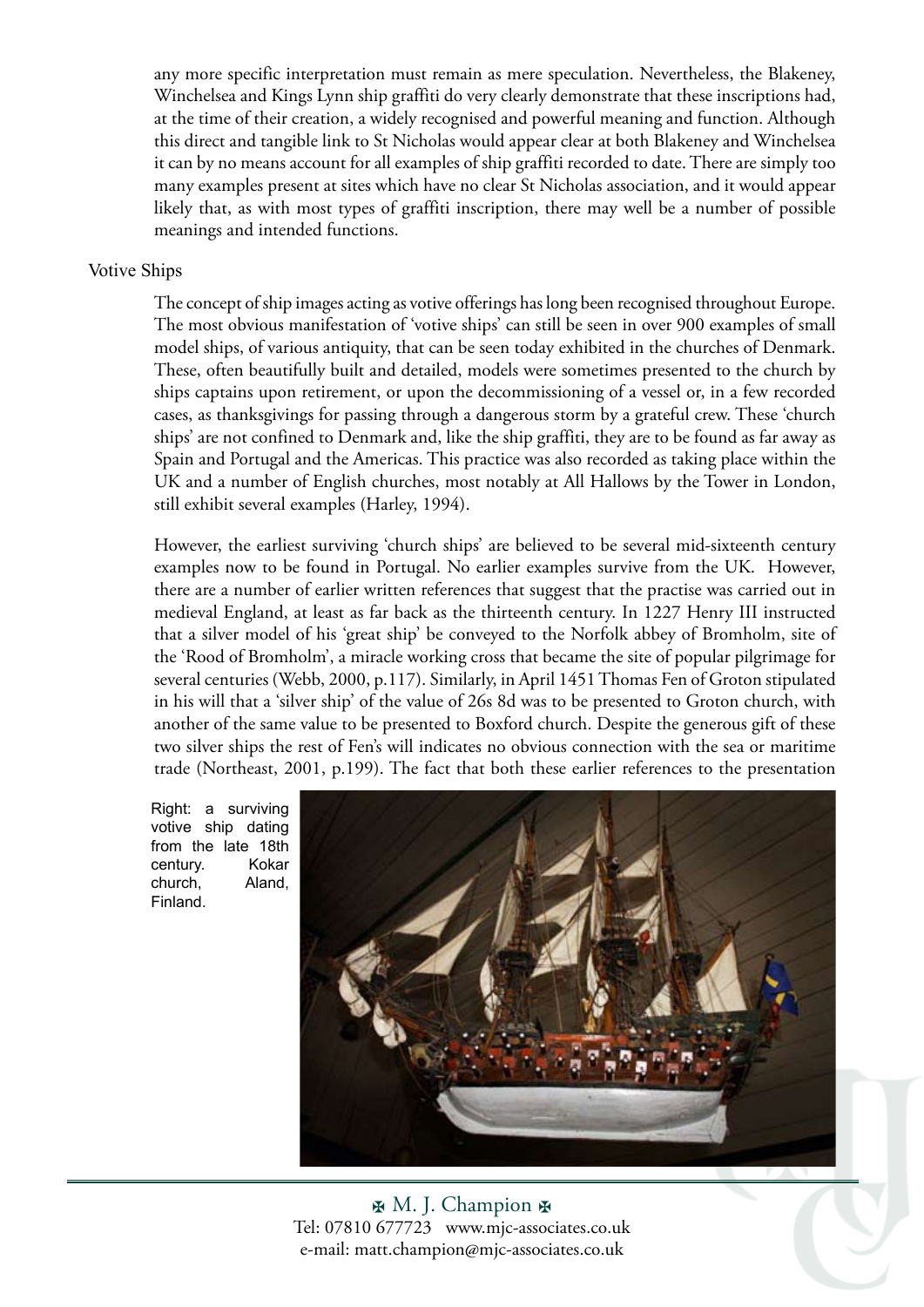of ship models to churches are acts of devotion, and echo the gift of the wax ship made by the Lincolnshire mariners, certainly shows clear parallels with the creation of ship graffiti found at sites such as Kings Lynn, Blakeney and Winchelsea. It would suggest that, like the votive ship models, the ship graffiti was created with devotional, and perhaps commemorative, intent and need not have been the direct creation of the mariners themselves, but simply those who had a vested interest in, or had undertaken, sea voyages. Indeed, this link between votive model ship and ship graffiti was suggested by Violet Pritchard as long ago as 1967 and might, in some interpretations, account for the presence of ship graffiti and votive ship models at sites far distant from the coastline (Pritchard, 1967).

#### The King's Lynn ship graffiti

The ship graffiti located in the south porch of St Nicholas chapel fits is fairly typical of the style and type of ship graffiti inscriptions found in English churches. In common with almost all other pre-reformation examples recorded to date the vessel appears to be a single masted ship, shown with sails furled and in full hull profile. The fact that the majority of ship graffiti conforms to this pattern is notable in itself, and would suggest an accepted form that was widely understood. The fact that these ships are shown as full hulls, rather than from the waterline upwards as most people would have seen them in reality, may well indicate a close relationship to the votive ship

Right: Carved bench-end from St Nicholas Chapel depicting a late medieval ship that shows striking similarities with the graffito located in the South Porch. Victoria and Albert Museum.

Below: Seal of the town of Winchelsea, Sussex, showing a slightly earlier version of a single masted sea-going vessel, albeit with an identical style of rigging.





H. M. J. Champion H Tel: 07810 677723 www.mjc-associates.co.uk e-mail: matt.champion@mjc-associates.co.uk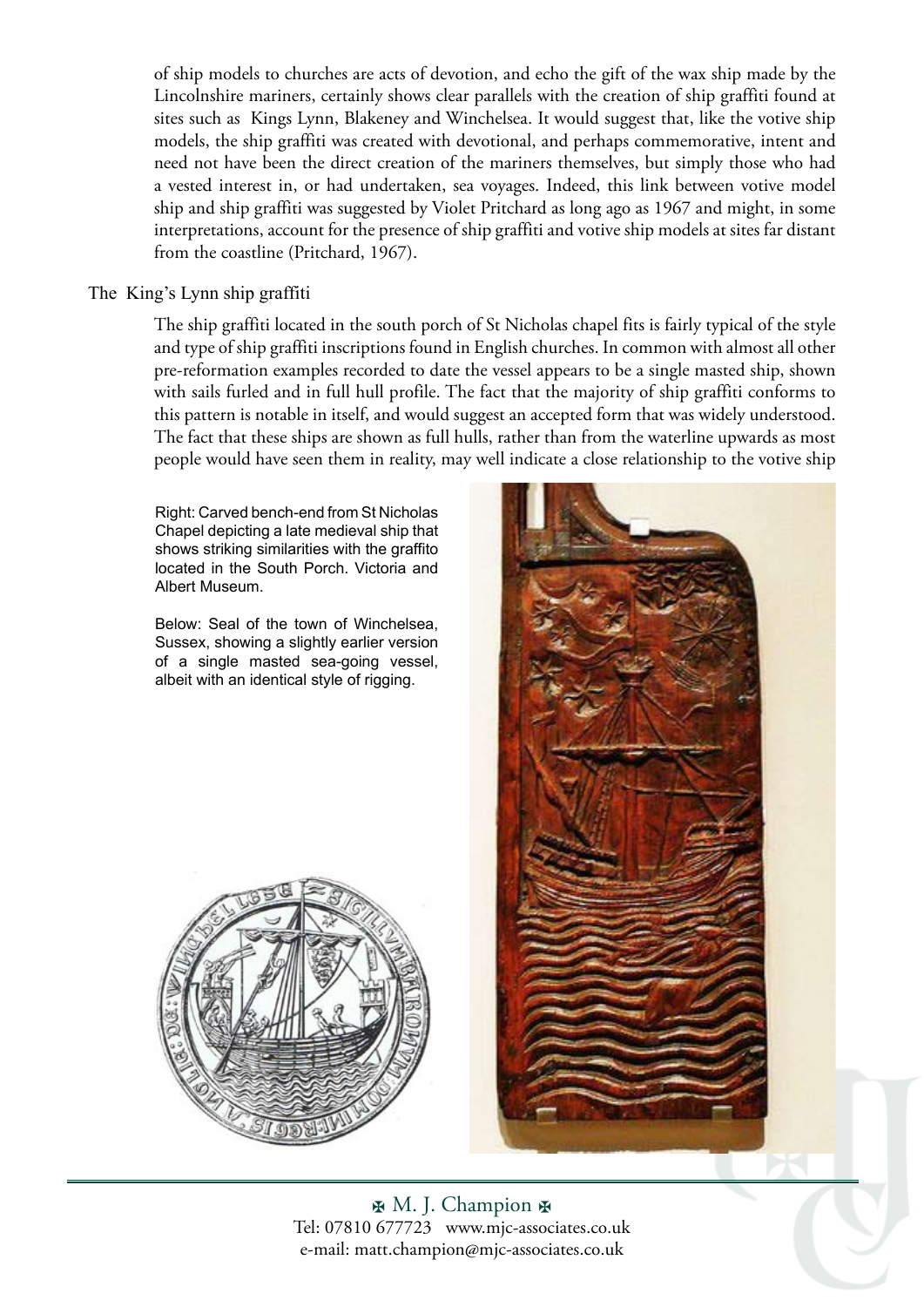models. Although there are no direct references to such votive ship models having ever been know in St Nicholas' the site is known to have once been home to one of the finest wood carved depictions of a medieval ship in England. The carving of a medieval 'cog', a type of single masted trading vessel once common in the north sea, is on the end of a late medieval stall end that is now housed in the Victoria and Albert museum. The similarities between the depiction of the ship on the carved bench end and the ship graffiti in the south porch are striking; suggesting that the porch graffiti was meant to depict the same type of vessel.

The Cog was a widely used cargo carrying vessel throughout the later Middle Ages and would have been a common sight in the medieval port of Kings Lynn. The development of the Cog has also been linked to the growth of the Hansa trading organisation, who themselves had a long association with the town, and it is likely that much of the wealth generated by the merchants of the town was done so using just such ships as that etched in to the walls of the porch. With the porch also home to at least one clearly incised merchant's mark, and in light of the chapel's history as the 'port church', it would appear likely that the ship graffiti at least referenced the trade links of the town, and those individuals who worshipped in the chapel.

#### **Assessment of Significance/Dating**

As the study of early graffiti inscriptions increases examples of ship graffiti continue to be recorded in standing structures. Although by no means common discoveries, the number of examples located to date has resulted in them being regarded as a sub-corpus of early graffiti inscriptions and, as such, they have begun to receive serious academic consideration in their own right. However, the discovery made at St Nicholas' Chapel is significant even within this limited corpus of material. In general terms the quality of execution, and detail shown, of the King's Lynn ship graffiti compares reasonably favourably with many examples recorded within UK churches. As a result of the loss and damage to areas of the stonework, and with few parallels to draw upon, any accurate dating of the graffiti must be regarded as tentative.



Left: gold coin of Edward III dated to c. 1344 showing a clear depiction of a medieval 'cog'.

H. M. J. Champion H Tel: 07810 677723 www.mjc-associates.co.uk e-mail: matt.champion@mjc-associates.co.uk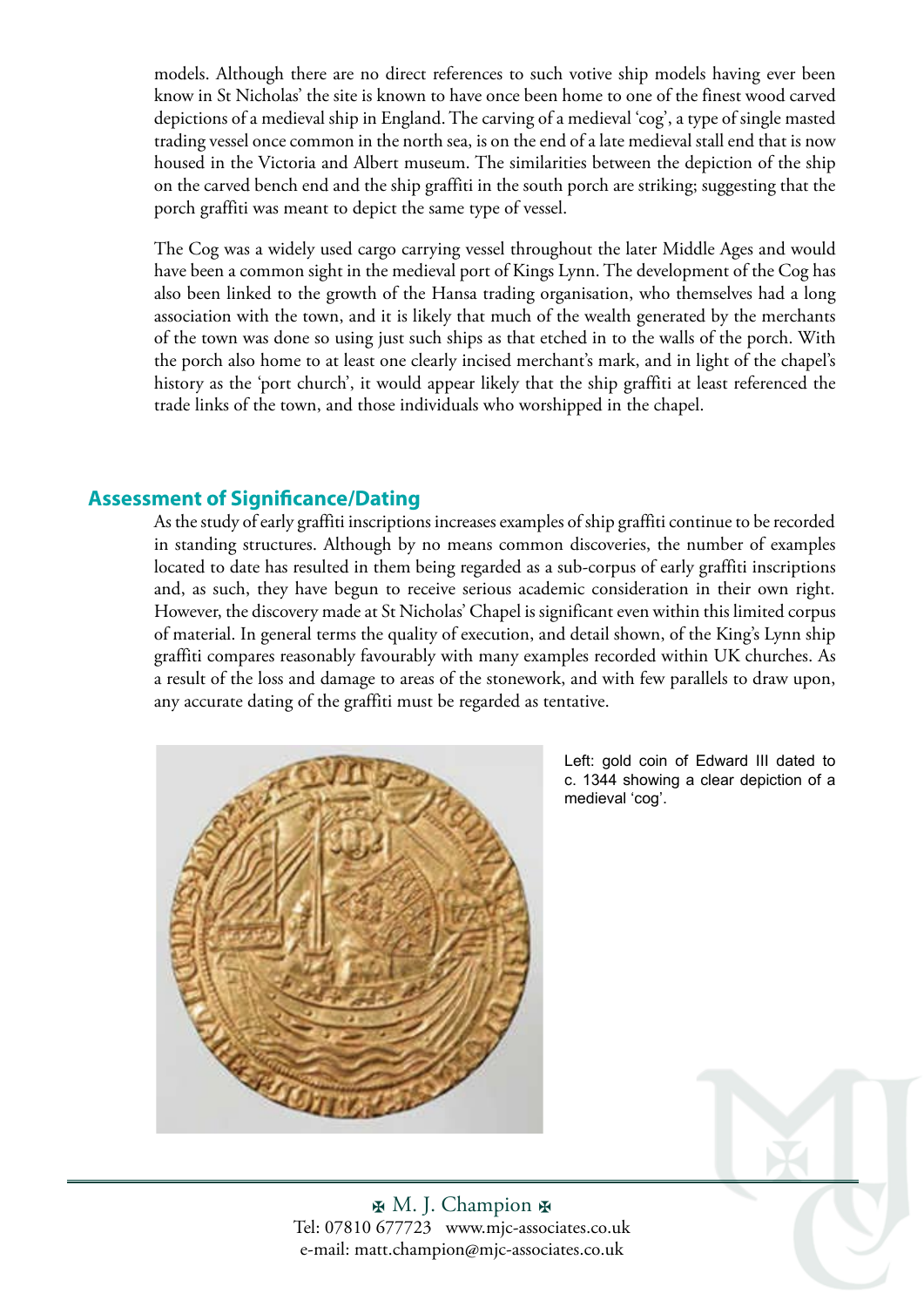However, all the ship was clearly depicted as single masted vessels with raised bow and stern sections. Whilst such images may well represent depictions of smaller inshore or riverine vessels it is also possible that they represent larger sea-going vessels of an early date. This is perhaps supported by the presence of what appears to be a 'crows nests', a feature that would not have been seen on smaller inshore craft. Indeed, the ship bears a striking similarity to contemporary depictions of the late medieval trading 'Cog' or early form of 'Carrack'. If this is the case then it is probable that the depiction dates to the period prior to c.1550. The raised bow and stern works, low waist, yard arms shrouds and external and centrally aligned rudder bear strong similarities with numerous contemporary depictions of late medieval 'cogs', such as that depicted upon the gold coin of Edward III (1344), and that shown on the roof boss from Bayonne Cathedral (c.1350- 80). This type of vessel is generally considered to have been introduced in the early decades of the 14th century and was a marked technological advance upon the earlier vessels, with their external steering oars and limited cargo capacity, as depicted on the early 14th century seal of Winchelsea. The possible interpretation of the ship depicted in St Nicholas' Chapel as a 'cog' is also supported by numerous manuscript examples, such as that shown in the Shrewsbury Talbot Book of Romances (before c.1445), Lydgate's Lives of St Edmund and Fremund (c.1434-44) and Le Livres de Graunt Caam (c.1400). If such an interpretation is accepted then the most likely date for the Kings Lynn graffito would lie in the period 1350-1450. However, without further evidence, and given the degraded nature of much of the graffiti, any such attribution must remain tentative.

#### **Bibliography**

Champion, M., (2011) 'Reading the writing on the wall: The Norfolk Medieval Graffiti Survey', Current Archaeology, Issue 256

Champion, M., (2012) Ship Graffiti at Blackfriars Barn Undercroft, Winchelsea, unpublished research report, National Trust South East

Champion, M., (December 2013) Signs of Sailors: Ship Graffiti in Medieval Churches - Past Horizons

Champion, M., (forthcoming 2015) Medieval Graffiti: the secret language of churches, Ebury Press

Flatman, J., (2009) Ships and Shipping in Medieval Manuscripts, British Library Publishing

Girling, F. A., (1962) 'Merchants Marks in Suffolk', Proceedings of the Suffolk Institute of Archaeology, XXIX pt I

Harley, B., (1994) Church Ships: a handbook of votive and commemorative models, Canterbury Press

Northeast, P., (2001) wills of the Archdeaconry of Sudbury, 1439-1474, Pt. 1., The Suffolk Records Society

Peake, J., (2013) 'Graffiti and Devotion in Three Maritime Churches' in Heslop, T.A., Mellings, E. & Thofner, M., (eds) Art, Faith and Place in East Anglia: from Prehistory to the Present, Boydell Press